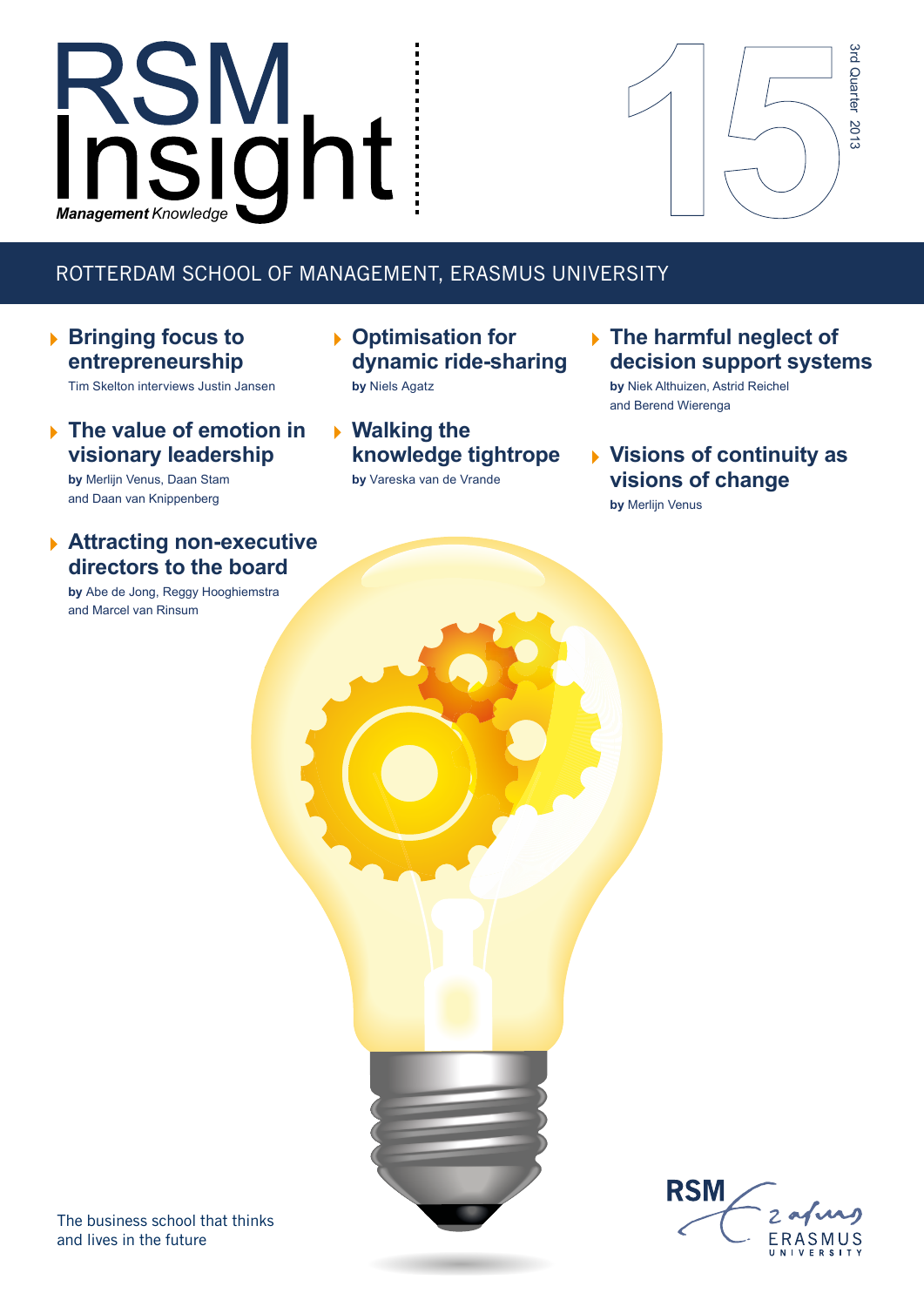# **Attracting non-executive directors** to the board

**by** Abe de Jong, Reggy Hooghiemstra and Marcel van Rinsum

**Companies that are performing poorly from a commercial perspective and are struggling to tap into the advice and guidance of well-qualified non-executive directors need to consider new board members' intrinsic motivations and the potential for enhancing their reputation if they are to improve the effectiveness of their board.**

> One of the interesting elements of the research carried out in the preparation of our paper *To Accept or Refuse an Offer to Join the Board: Dutch Evidence*  is the role that the risk of damage to the reputation of a non-executive director can play in them deciding whether or not to accept the offer of an individual appointment. Few people, it seems, relish the prospect of being tainted by failure should their involvement with an ailing company fail, or even simply be perceived to fail, to help turn it round.

> Our paper not only identifies the problem, but also identifies a clear solution to it. Struggling companies, we suggest, should consider changing the emphasis towards the opportunity that they represent for non-executive directors to enhance their reputation.

> Writing on corporate governance is traditionally centred on the relevance of non-executive directors and the role that they can play in helping a company's board with advice and guidance, and the value they add for investors by monitoring their executive

counterparts. There has by contrast been little in the way of consideration of the underlying thinking behind the structuring of corporate boards.

Previous studies of the subject matter have typically only addressed the issue of who is on the board. We set out with the aim of trying to discover more about why people accept or refuse an offer of a Dutch non-executive position.

#### **Motivating factors**

The question is of more than academic interest. It has long been assumed that companies can populate their board with whoever they identify as their preferred candidates. What if, however, they would like a stronger board but find they cannot recruit the people they most want? We asked a series of questions designed in broad terms to find out who has refused offers, and why they refused them.

What then are the principal reasons? We distinguished between three categories: extrinsic, intrinsic and

reputational. Extrinsic reasons include additional income and status, although these are more important for younger people than for more experienced older people who enjoy a degree of financial independence.

Intrinsic reasons can be further subdivided into two categories. The first is self-development. A non-executive position offers the opportunity to learn, to the benefit of the individual and the company both. The second is related directly to work output: if a potential non-executive feels that s/he can contribute to growth, and add other value, the answer is more likely to be 'yes'. We find this to be the most important factor in the equation.

The results of this study show that, in general, directors do not accept yet another non-executive position just for the money or the prestige as is believed in agency theory. On the contrary, directors are more likely to accept an offer if they expect they can make valuable contributions to either the board's discussions or society in general.

Basically, this seems to suggest that non-executive directors behave in line with the ideas underpinning stewardship theory as they are intrinsically rather than extrinsically motivated. This should provide some comfort to policymakers as well as companies looking for nonexecutive directors.  $\overline{a}$ 

3rd Quarter 2013 | **11**